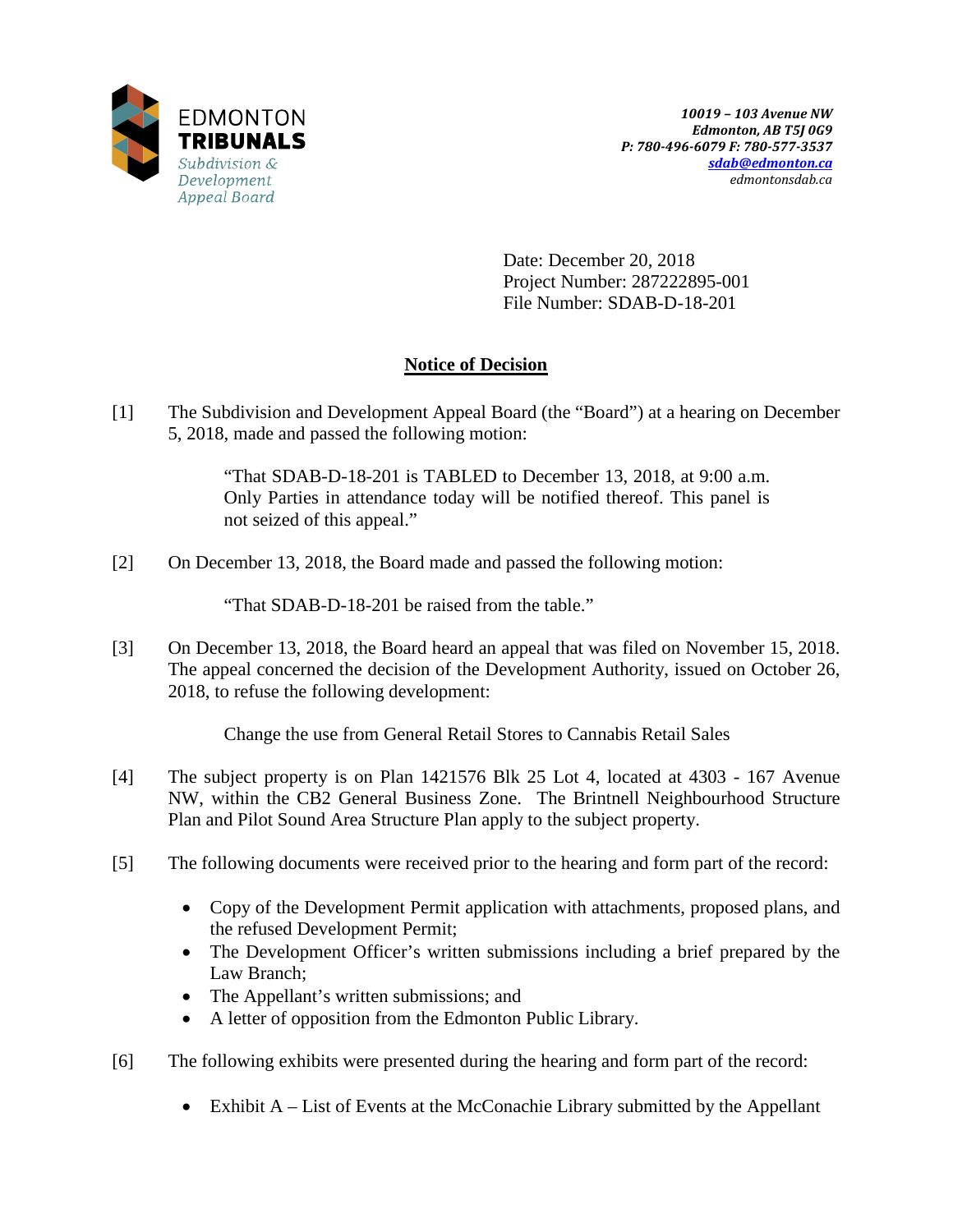- Exhibit B Photograph of the interior of the McConachie Library submitted by the Appellant
- Exhibit  $C A$  copy of the Appellant's speaking notes

# **Preliminary Matters**

- [7] At the outset of the appeal hearing, the Chairman confirmed with the parties in attendance that there was no opposition to the composition of the panel.
- [8] The Chairman outlined how the hearing would be conducted, including the order of appearance of parties, and no opposition was noted.
- [9] The appeal was filed on time, in accordance with Section 686 of the *Municipal Government Act*, RSA 2000, c M-26 (the "*Municipal Government Act*").

# **Summary of Hearing**

- *i) Position of the Appellant, Mr. M. Podmorof, representing Group Three Property Management:*
- [10] An overhead aerial including the site plan overlay and photographs to demonstrate the entire development including the site of the proposed Cannabis Retail Sales and the Library were referenced to illustrate that the subject site cannot be seen from the library because of an existing building. Photograph number 2 illustrates that there are no pedestrian connections between the subject site and the library site. He has visited the site on numerous occasions and has never witnessed anyone walking across the parking lot to the subject site.
- [11] There are three liquor stores located in close proximity to the library.
- [12] It is ludicrous to conclude that a small cannabis retail store which cannot be seen by patrons of the library will somehow influence those patrons more than the readily available news and literature on the subject available through the library. A search revealed that EPL offers at least 67 titles on the subject of cannabis, including 28 eBooks which can be read anytime, anywhere, which reduces the overall relevancy of a physical library branch. Therefore, it was his opinion that the location or existence of this small eplGo branch is becoming more and more irrelevant over time as a typical book/repository library which is likely why they provide more video games, makerspaces, internet access and meeting room space.
- [13] Alberta Education's health curriculum contains course matter on the subject of cannabis as it does for other drugs, alcohol, tobacco and sexuality. Therefore, one can conclude that the Ministry responsible for educating our children has determined that there is more wisdom in proactively educating children about the risks and helping them make their own healthy lifestyle decisions rather than burying their heads in the sand.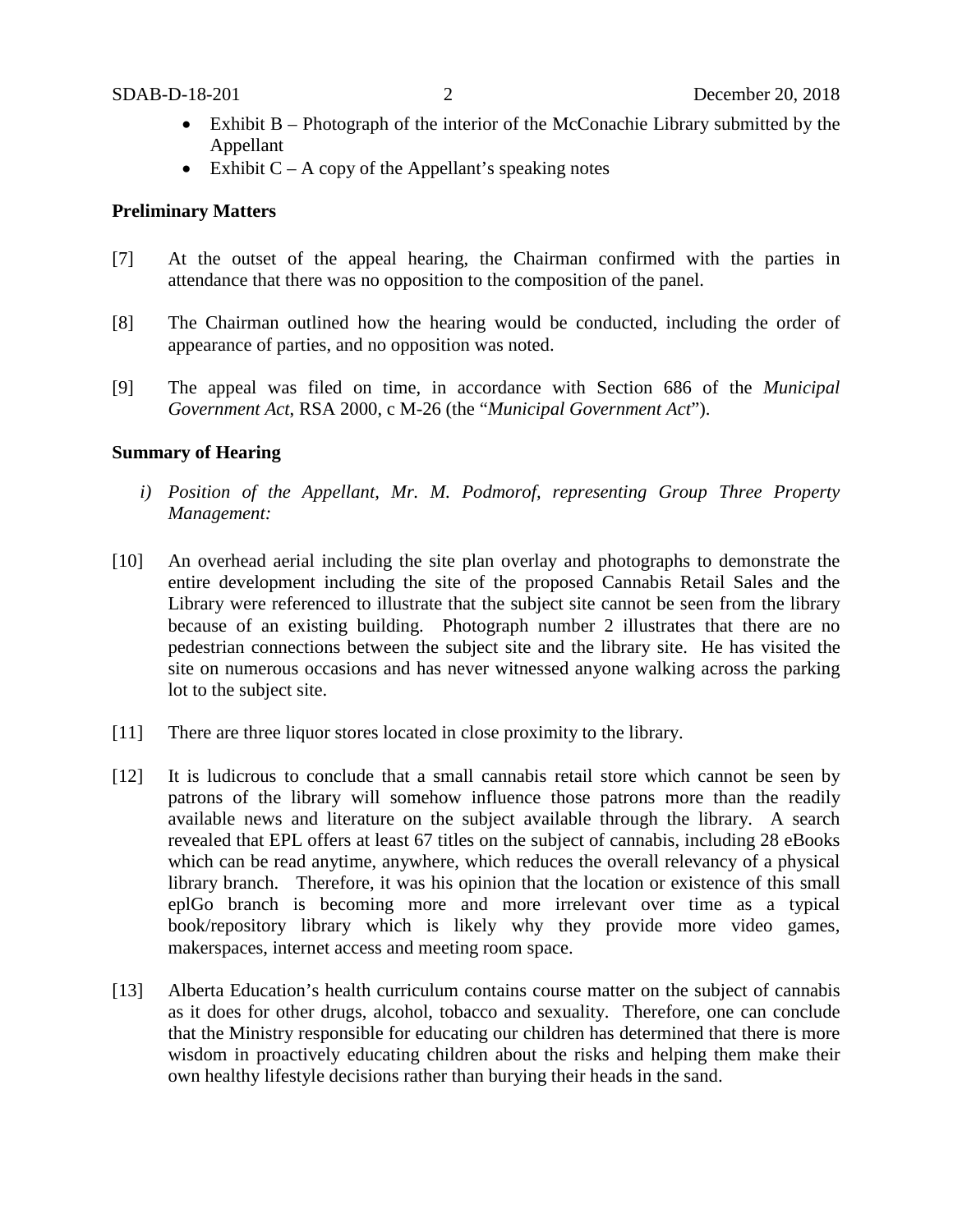- [14] The notion that locating a cannabis retail store more than ¼ kilometer away from this small eplGO branch in a neighbouring shopping centre will harm children congregating at this library is ridiculous.
- [15] This seems hypocritical because there are two liquor stores allowed and located on the same site as is the sale of tobacco products. Library patrons have not been witness to the horrors of drunk, tobacco-smoking individuals loitering outside the liquor stores or the grocery store and even if they did, those doing so would be doing it unlawfully. The same principles apply for the proposed cannabis retail store because anyone consuming cannabis in these shopping centres would be committing an offense.
- [16] A list of activities and classes held at the McConachie Library and a photograph of the interior of the library, marked Exhibit A and Exhibit B, were submitted. Based on a review of these activities, most of which are for pre-school aged children or infants who cannot even read, it is very unlikely that they would be influenced by the proposed development.
- [17] Cannabis Retail Sales and Child Care Services are both Permitted Uses on this site. Although it was within the purview of City Council to address both uses and their proximity to one another at the time the *Edmonton Zoning Bylaw* was amended, they chose not to. Therefore, he questioned the inference of the Development Officer that the purpose of the separation distance requirements was to keep the proposed use away from places where children gather.
- [18] If the separation distance from a library was established to prevent adjacent cannabis retailers from using the library as an anchor tenant to draw library-destined traffic into their stores, the goal is accomplished in this case because the subject site cannot be seen from the library and the small size of this branch reduces that risk.
- [19] Cannabis retail stores have strict operating and security regulations in excess of those in place for alcohol sales to ensure that no one enters the premises under the age of 18 and that no one can see into a cannabis retail store. AGLC will not issue a license to operate unless all regulations are complied with.
- [20] The Development Officer is asking the Board to make a decision on public policy which is not something that Boards are specifically mandated to undertake. Paragraph 10.4(1) of *Planning Law and Practice in Alberta* by F. Laux cites:

….In hearing a development appeal, the principal task of an appeal board is to determine the facts of the case before it, to decide what relevant provisions of the Act, the Land Use Policies, the regulations, a statutory plan, or the land use bylaw are applicable, and to render a decision accordingly. In a given case a board may have a considerable amount of discretion in making a decision such as where a discretionary use application is an issue or where a board is asked to exercise its variance power…. It must restrict itself to considering only relevant planning criteria, and generally must avoid taking on the role of arbiter of social policy. In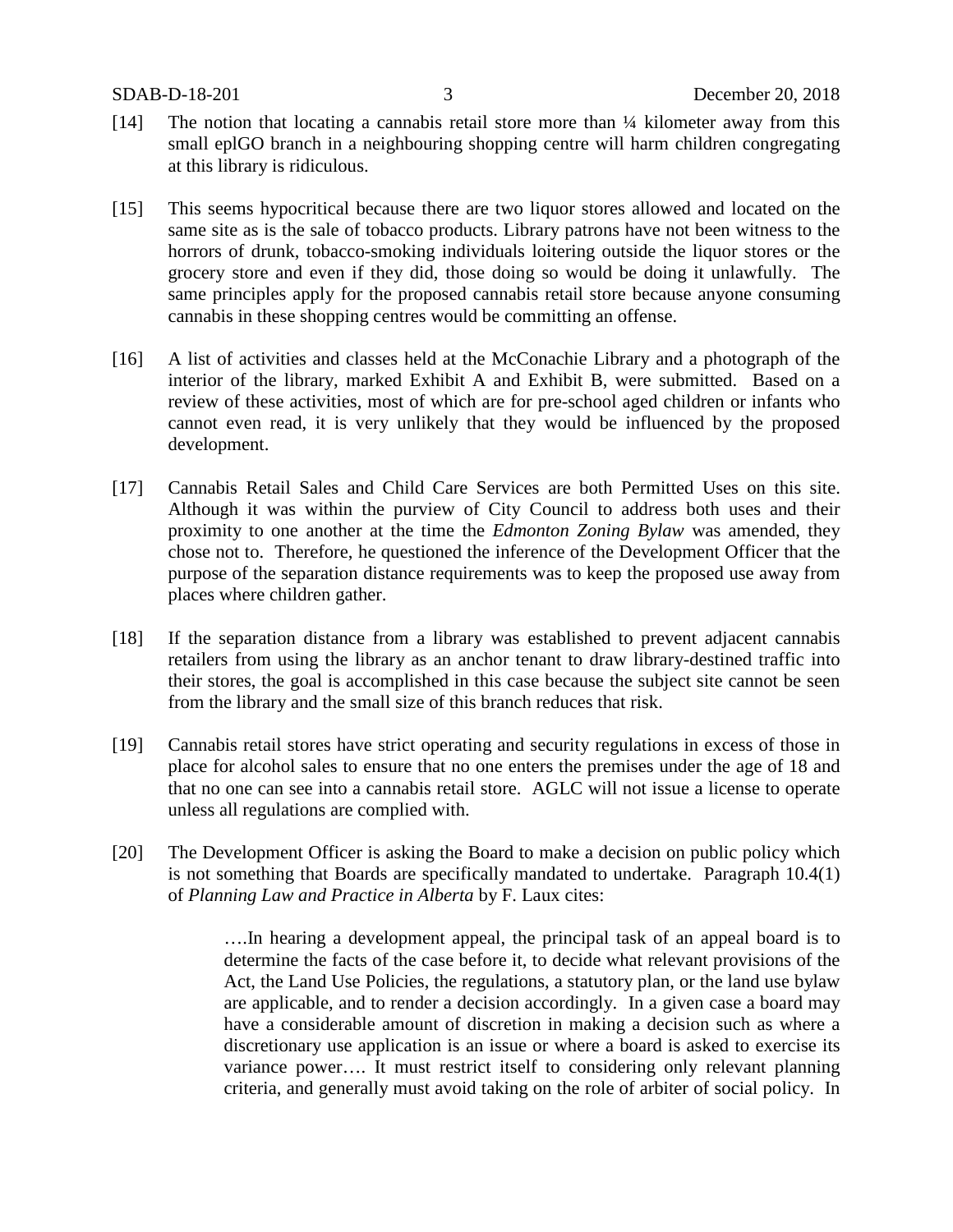exercising its variance power, the principles that a board must look to, and by which it is governed, are set out in the *Municipal Government Act*….

- [21] The *Municipal Government Act* provides variance power to the Board.
- [22] The Development Officer cited SDAB-D-18-133 and reminded the Board that although the Board is not bound by precedent, consistency is important. A variance was granted for the proposed Cannabis Retail Sales use largely based upon practical interpretation of the circumstances and the findings of the *Thomas* case. This appeal is even simpler because the Appellant is not appealing the radius between the proposed development and any use restricted in the *Alberta Gaming, Liquor and Cannabis Regulations*. Consistency can be achieved by granting a variance due to practicalities in the circumstances including the physical characteristics of the retail sites, buildings, layouts and distances involved. There is sufficient distance between the proposed development and the "library" use, and, given the two cannot be physically seen from the premises of the other, a variance would still uphold the consistency issue and demonstrate the bylaw regulations can still be interpreted intact with the provincial legislation.
- [23] It was his opinion that not enough attention was paid to interpreting the true meaning of the Public Engagement Summary. Only 600 stakeholders were canvassed and less than 10 percent provided a response. Clearly, purporting this document as a representative of the opinions of the populace could be challenged.
- [24] Based upon a review of the City Law Brief, it was his opinion that it bolsters the appropriateness of the request for a variance to allow the proposed development.
- [25] Section 70(2)(a) of the *Edmonton Zoning Bylaw* clarifies the term "public library" for the purposes of the special land use provisions for Cannabis Retail Sales and states:

The term "public library" is limited to the collection of literary, artistic, musical and similar reference materials in the form of books, manuscripts, recordings and films for public use, and does not include private libraries, museums or art galleries…

- [26] Therefore those uses within the eplGo premises which are not the collection of literary, artistic, musical and similar reference materials in the form of books, manuscripts, recordings and films for public use, are not library uses. The portions of the 3,100 square foot premises which are being utilized for public computer stations, makerspaces, public printing and photocopying, PS4 video games, sound cones, meeting spaces and spaces to house other programs cannot be characterized as being a "library". A photograph, marked Exhibit B, was submitted to illustrate how some of the space is being used and that it does not comply with the definition of "public library", pursuant to section 70(2)(a). The size of the actual library component is much smaller than 3,100 square feet in size and as a result, the proposed development will have no impact whatsoever on this location.
- [27] Mr. Podmorof submitted a copy of his speaking notes, marked Exhibit C.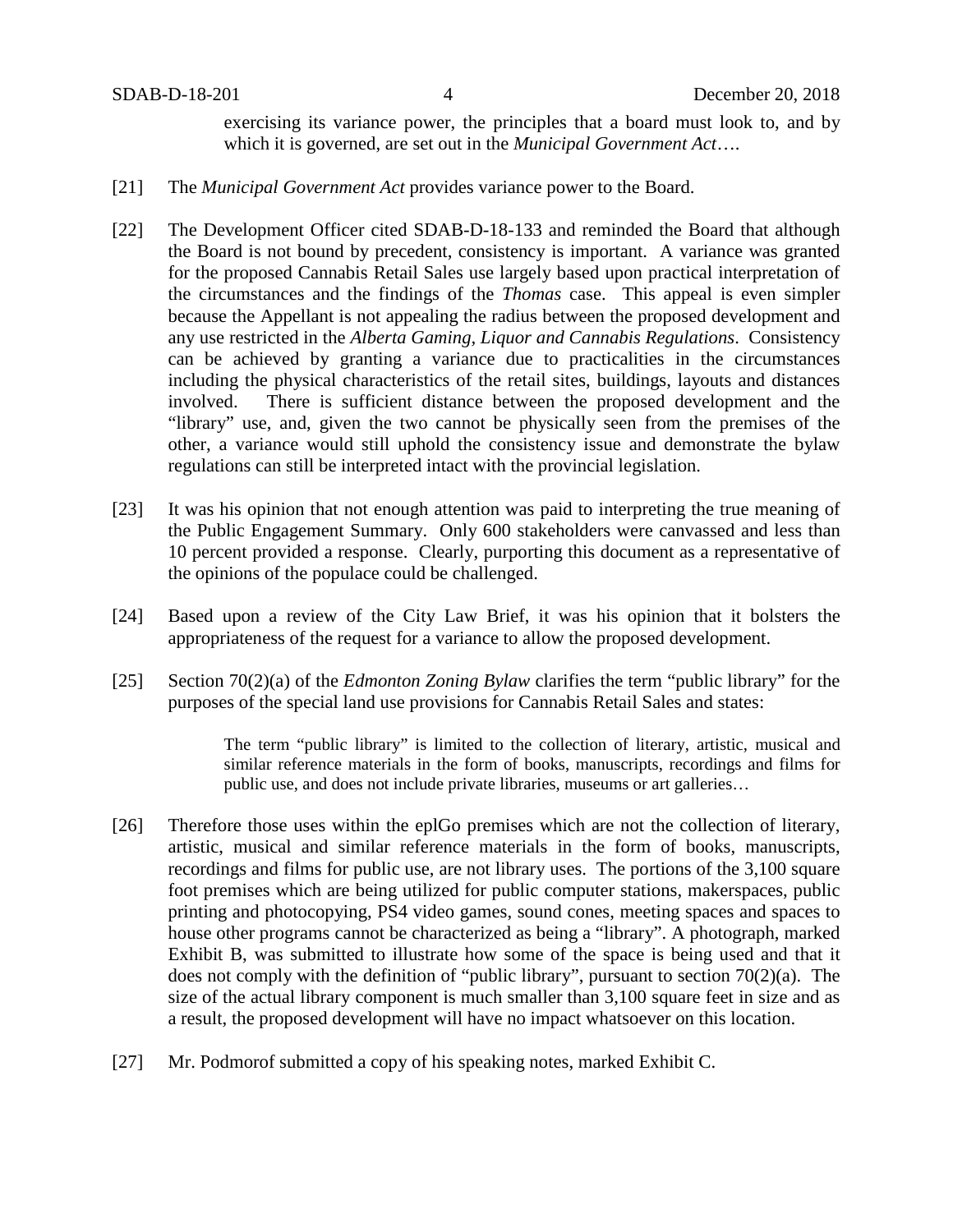- [28] In response to a question, Mr. Podmorof confirmed that there is a drive aisle between the two sites located at the northern most portion of the site.
	- *ii) Position of the Development Officer, Mr. I. Welch and Legal Counsel, Mr. M. Gunther:*
- [29] Upon review of the application, it was determined that the proposed development did not comply with the minimum setback requirement from a library. The proposed development is on a property which abuts another property, containing the McConachie EPL branch and the current regulation requires a 200 metre setback from a site containing a public library.
- [30] A records search for the library site confirmed that a development permit for a public library and cultural exhibit was issued in July 2015. In November 2015, the library received a separate development permit for exterior alterations, specifically a drop box for books. The site therefore did contain a library. The definition of a public library includes a variety of functions as well as a variety of methods to deliver those functions and the fact that computers are available on site is not an indication that this is not a library.
- [31] The separation distance map was referenced to illustrate that the sites virtually abut each other which results in a 0 metre separation distance. The Development Officer does not have the authority to vary the minimum separation distance requirements which resulted in an automatic refusal of this development permit application.
- [32] In response to a question, Mr. Welch clarified that the site is comprised of a variety of different types of development including several strip malls as well as mixed office buildings with retail space on the main level. It is primarily an auto centric development but is also walkable.
- [33] Mr. Gunther indicated that he would address the legal framework, provisions of the *Edmonton Zoning Bylaw* and the *Municipal Government Act*. Mr. Gunther agreed with the Appellant that neither the Board nor the Development Officer can dictate public policy. In this case before cannabis was legalized, City Council held public hearings and accepted submissions from citizens who were concerned about the new use and its impact on sensitive land uses. It is a legal land use but there are concerns given the fact that the full effect of the new land use is not yet known. Sixty-eight percent of those consulted expressed concern about locating Cannabis Retail Sales close to sensitive land uses. Based on this feedback, City Council made a public policy decision regarding the separation distance regulations.
- [34] Mr. Gunther agreed with the Appellant that the Board has the power to vary a development regulation contained in the land use bylaw and that the *Thomas v Edmonton (City)*, 2016 ABCA 57 ("*Thomas*") Court of Appeal decision is the most instructive and current on how that should be dealt with. Mr. Gunther prepared a brief in response to *Newcastle Centre GP Ltd. v Edmonton (City)*, 2014 ABCA 295 ("*Newcastle*") because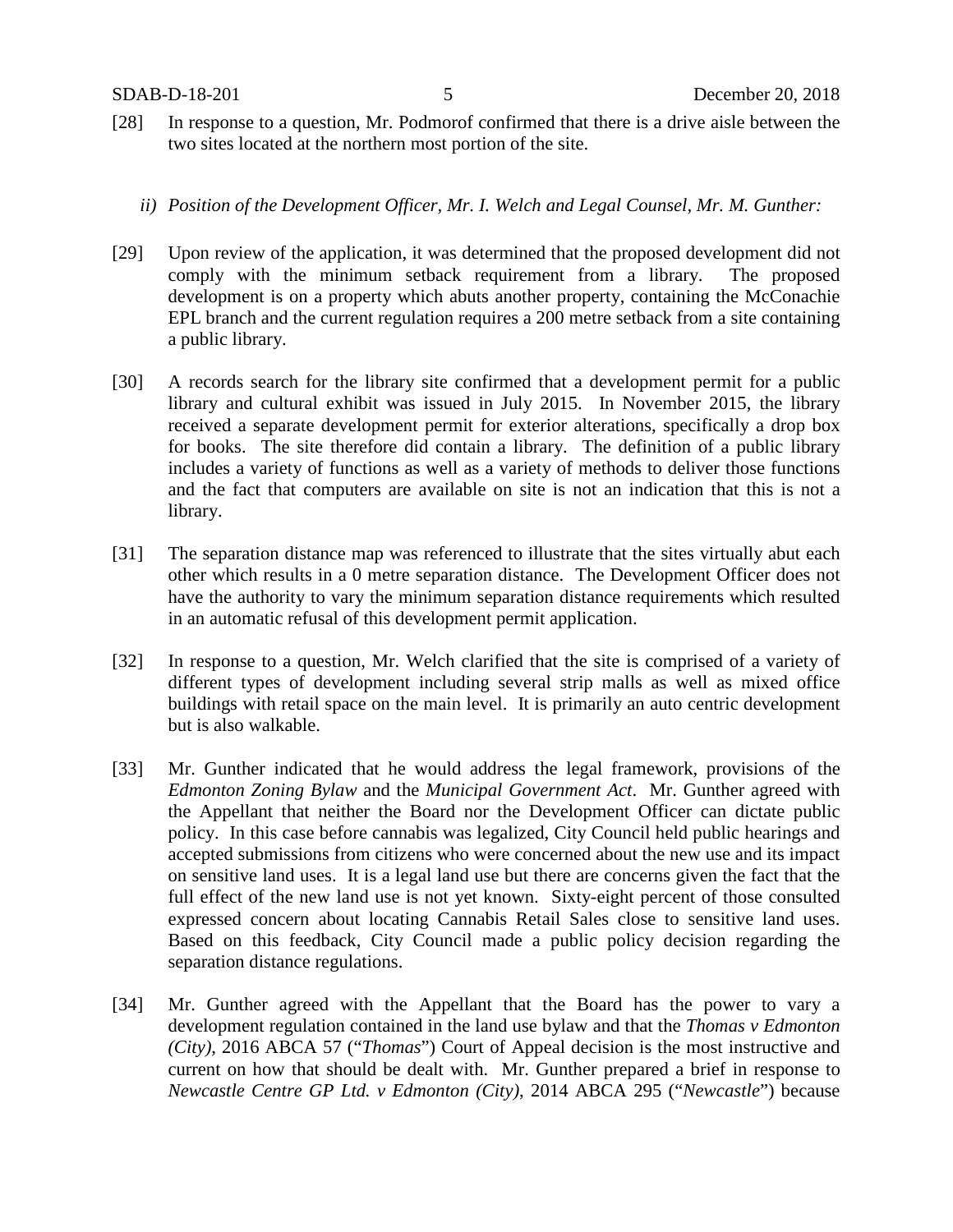the City is of the view that in the past the Board has taken an overly restrictive view of when a variance can be refused.

- [35] It is the City's position that there is a lot more law to be considered from the Court of Appeal than simply the *Newcastle* decision that is often referenced at these hearings. In order to be entitled to a variance, the party must demonstrate that they are not going to materially impact the use and amenities of the neighbourhood, but also the Board has a role to play in determining whether or not a particular use is appropriate as proposed. It is Development Authority's view that Council has imposed a property line to property line setback between a public library and a Cannabis Retail Sales use of 200 metres. In this case, that is inconsequential because the variance being requested is really a dispensation, because a 0 metre setback is required, a substantial variance from the setback requirement that is imposed in the *Edmonton Zoning Bylaw* and it is not simply an alleviation of hardship or overlooking a technicality. This is a variance that even if each building on this site was on an individually titled lot and the measurement was taken from building to building as opposed to site to site it still would not comply with the setback requirements. The scope of the variance is a concern for the City. The EPL will address the impacts of having the library in close proximity to a Cannabis Retail Sales or even the perceived impacts. The City expresses concern that this is not a hardship imposed by firm line drawing but rather a request for the Board to dispense with a City Council imposed setback that has been prescribed in the *Edmonton Zoning Bylaw.*
- [36] Setbacks or separation distances are a difficult issue to address from a public policy perspective because one can never prove that a child walking past a cannabis retail store, 50 metres, 100 metres or 500 metres away from their school, is going to see that cannabis retail store and that they are going to be more inclined to use cannabis. There is a great deal of difficulty in proving the exact impact of a sensitive land use being in close proximity to a cannabis retail store and tying that back to risk. However, City Council is in a position where they have to give effect to the wishes of the community, to best practices in other jurisdictions and ensure that these sensitive land uses and cannabis retail stores, at least until more information is available, are situated in accordance with the generally accepted principles of the City.
- [37] Separation distances for liquor stores have evolved over time after receiving feedback from retailers and the community regarding the impacts. This is an evolving process and exceptions have been made. However, given how new and how much of a public issue cannabis is, Council has imposed setbacks that may be described as cautious but are routed in the will of the community and are intended to protect youth and vulnerable persons from interaction with a land use that Council has determined is not to be located close to these sensitive sites.
- [38] The Chairman thanked Mr. Gunther for preparing his brief and asked him to respond to several questions regarding *Newcastle*.
	- a) The Chair noted that three Court of Appeal decisions have dealt with the Board's variance power in different situations, including *Newcastle* that dealt with the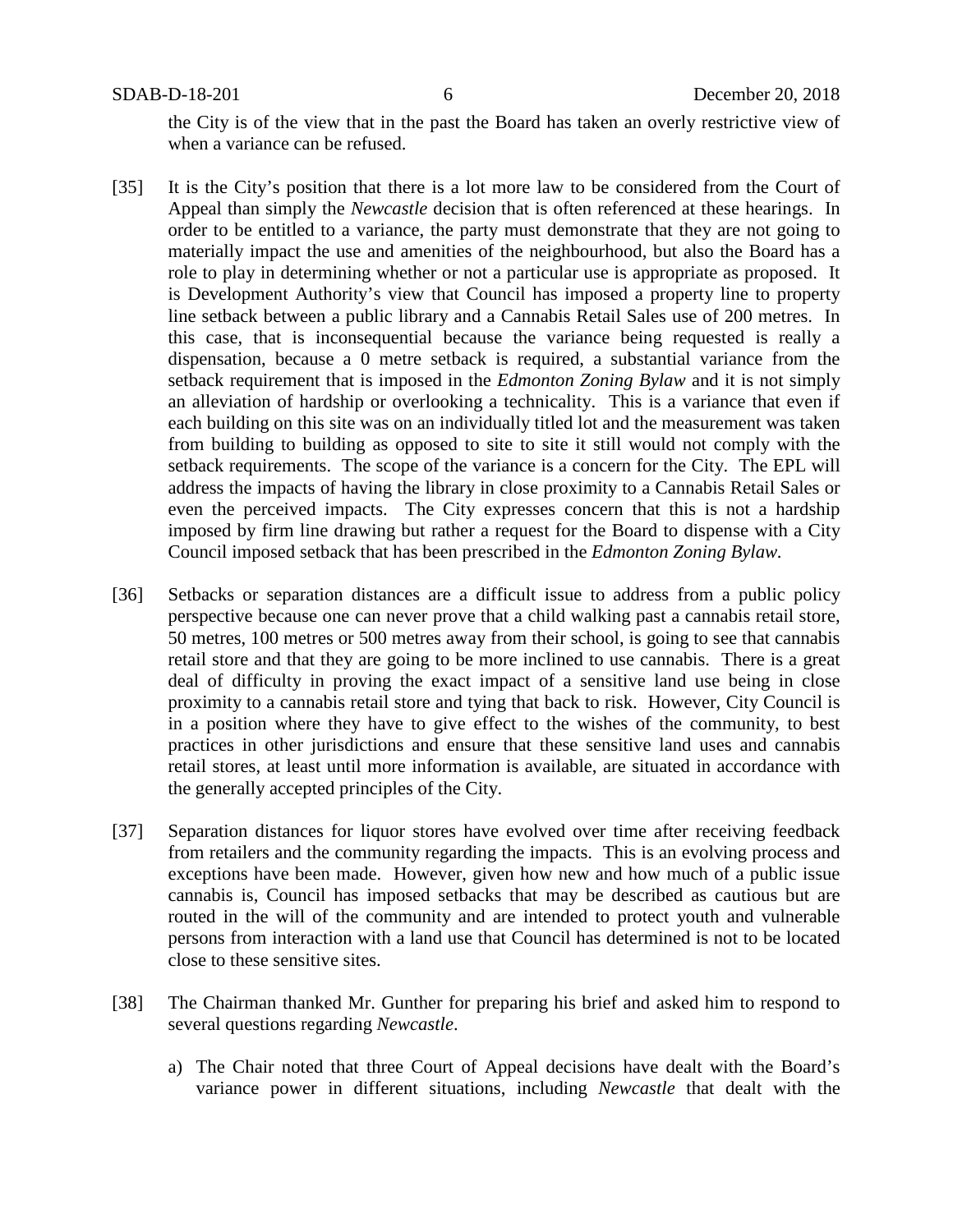separation distances between liquor stores, *Thomas*, that dealt with whether or not variance power could extend beyond development regulations toward procedural aspects of the Bylaw and the Court of Appeal said that it could not and *Garneau Community League v Edmonton (City),* 2017 ABCA 374 ("*Garneau*") which dealt with the nature of a variance in a Direct Control area. All of these decisions have an interesting interplay. *Newcastle* has been relied upon by the Board because it dealt with separation distances and the variance power of the Board. The Chair agreed with Mr. Gunther that the Court of Appeal had problems with the reasons provided by the Board but it was more than that. The reasons were sparse and the Court was critical but from reading it all they tried to determine what the Board was saying and if it was right. Paragraph [6] states:

An attempt to try to reconcile the Reasons' internal conflicts would be to interpret the Reasons as follows. We, the Board, have a power to grant variances, but the bylaw creates a presumption of harm to the public, and we the Board cannot intervene unless that presumption is rebutted by the applicant. That is an error.

b) The Board was told that an error was made, that City Council went through a lengthy procedure for liquor stores which has also been done for Cannabis Retail Sales and there is a presumption of harm because a separation distance was established by the *Bylaw*. That is what the Court, from the sparse reasons provided by the Board, concluded and advised the Board that an error was made. When the Court addressed the deficiency in the reasons, it was indicated that they wanted reasons that demonstrated harm. Paragraph [11] states:

Were the Board's Reasons adequate? Was the result of applying the proper tests in s  $687(3)(d)$  so obvious as to require no explanation in the Reasons? No. It is not selfevident that or how two liquor stores within 500 meters would interfere with neither neighbourhood amenities, nor that or how they interfere with or affect use, enjoyment, or value of neighbouring pieces of land. This is not a boiler factory in a residential neighbourhood. The problem only arises because there would be two liquor stores in the area. One alone is a permitted use.

c) While the reasons were deficient, the deficiency included not providing reasons for the harm, reasons that the test was not met. Paragraph [14] states:

Does that possibility of future harm to the tenant relate to the neighbourhood or its amenities? Does it affect the use, enjoyment, or value of any other parcels? Or does it relate instead to the other business or its owner? The Board made no fact findings to link the respondent's permit-for-a-move concern with any test in s 687(3)(d).

- d) The deficiency in the reasons was not giving reasons why the section in section 687(3) of the *Municipal Government Act* was met, implying that it has to be met.
- e) So, in light of these rulings, particularly *Newcastle*, the Chair asked the City to explain what reasons could be provided by the Board other than that City Council undertook community consultation, there is a presumption of harm at 200 metres, and the impacts of a Cannabis Retail Sales use are not yet known but should be presumed.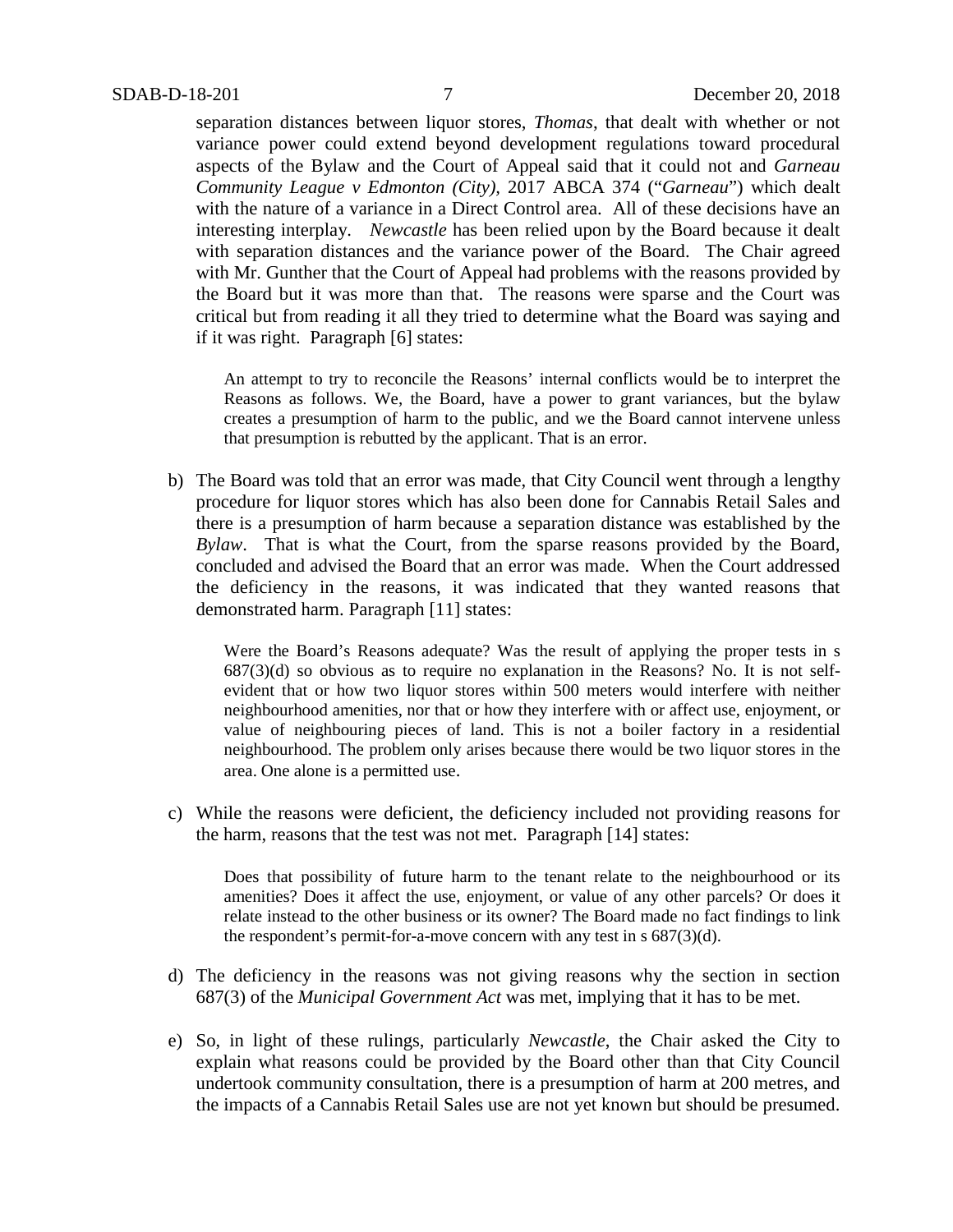This is exactly what happened in *Newcastle* and the Court of Appeal slapped the Board's hands.

- [39] Mr. Gunther responded:
	- a) In terms of the presumption, the notion that the Bylaw creates a presumption of harm to the public, he did not disagree with the conclusion as quoted by the Chair. However, presumption of harm is not the test nor is it necessary for the Board to come to a reasonable conclusion not to grant a variance. The test in section 687 does not amount to harm to the public, it amounts to the impact on the use and amenities of the neighbourhood. It is important to recognize what was being argued before Justice Cote in *Newcastle* was whether or not they could infer from the sparse reasons that they had gone through the test contained in section 687 of the *Municipal Government Act*. There was no argument over whether there was any residual discretion to deny a variance even with the test contained in section 687 was not satisfied or that there was limited information on how that test would be applied. This is important because that is, in effect, where the Board draws its ability to look at public policy, interpret what has been done from a public policy perspective and attempt to reach a reasonable outcome in the circumstances.
	- b) He agreed with the Court of Appeal that the reasons were inadequate and it was difficult to determine what the Board actually meant. In this case, in terms of harm to the public and setbacks, if you take this case to its logical extension, what comes out of it is that unless you can actually prove why City Council made a decision that involved both policy and planning considerations, unless you can prove a specific and direct harm, that policy and planning decision can never be applied by the Board. That is the flaw and that cannot be the case in light of City Council's broad ability to legislate on issues of public policy and planning. If you follow the logic and say that it is an error to say that there is a presumption of harm in the Bylaw and he did not disagree, but to disregard the entire policy element and to say that unless you come to the Board and prove why Council made the decision it did and prove that it is founded on a valid harm to the public, then the Board cannot give effect to this legislative decision of Council and is almost reducing it to absurdity.
- [40] The Chair acknowledged the points being made by Mr. Gunther. Before *Newcastle*, the general thought was that because section 687(3)(d) is permissive, the Board could grant a variance and demonstrate by providing reasons as to how the test was met. If the Board decided not to grant a variance, the Bylaw regulations could be relied upon. However, following *Newcastle*, the Board was directed that refusing a variance had to be supported by reasons that the test in section 687 was not met. The deficiency of reasons cuts both ways. On one hand you have to provide reasons and cannot just presume harm unless it was demonstrated. The Court of Appeal decision is binding on the Board. If you want to deny a variance, reasons must be provided as to how the test in section 687 has not been met. In this case, what would those reasons be?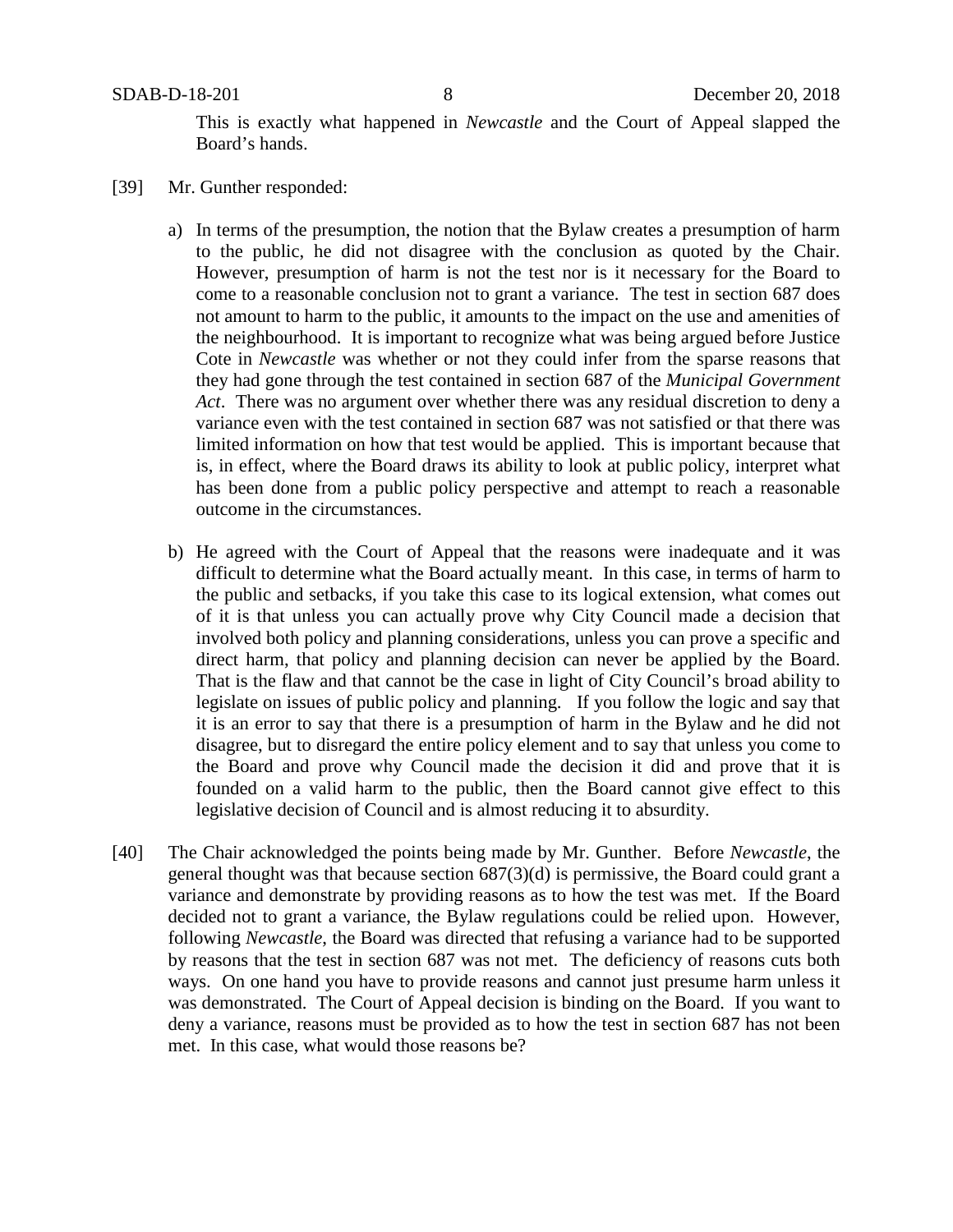### [41] Mr. Gunther provided the following information in response to that question:

- a) The Edmonton Public Library will provide information regarding the impacts of the proposed development on this library branch that is geared towards servicing families and children.
- b) The entire policy goal is to separate these incompatible uses and users through the imposition of separation distances. This is a classic example of where that interaction has a very substantial risk of occurring. The Applicant is requesting a dispensation of the minimum required separation distance from 200 metres to 0 metres from a library that is targeted towards the very people that City Council, through public policy is attempting to shield. Therefore, it would be reasonable to conclude that a variance is not appropriate in this circumstance.
- c) The live question remains is there residual discretion in light of section 687 and what does that discretion look like. It does not mean that *Newcastle* has pushed that question away entirely. At some point, the Court will consider that question again. It is still a live issue and *Newcastle* does not answer that question.
- d) *Newcastle* does not limit the Board to determining harm and then refusing a variance on that basis. *Thomas* tempers *Newcastle* because the Court of Appeal went through an analysis of when a variance is appropriate. The two cases have to be read harmoniously. If you read *Thomas* and then look at *Newcastle* through the lens of *Thomas*, it would be reasonable to reach a conclusion that gives effect to both cases. *Thomas* directed that there are cases where a hard line is drawn by Council that creates hardship, the Board should give effect to the Court of Appeal analysis in that case (which follows *Newcastle* in time) and use the *Thomas* reasons as a basis for reasons in a case where the Board elects not to grant a variance.
- e) The degree of hardship is a relevant factor. If the variance arises as a result of a technicality or an unusual circumstance, that is going to be a relevant factor in the application of section 687. If the variance is extreme or so substantial that it is a dispensation of what has been prescribed in the Bylaw that is at the other end of the spectrum. It is not a hardship test per se because that is not what the law says but it is going to be a spectrum and it is a relevant factor for the Board to consider.
- f) One issue that has not been determined by the Supreme Court is the concept of vertical binding on administrative tribunals by Court decisions. If a Court decision goes back to the same tribunal with instructions, it is binding on that tribunal. Standard of review is up in the air in light of the three recent Supreme Court hearings. Ultimately the Alberta Court of Appeal has to decide to what degree and how a superior court decision binds an administrative tribunal vertically as opposed to horizontally, tribunal to tribunal. The *Newcastle* and *Thomas* decisions are instructive to this tribunal. They are both indicative of the mindset of two different Court of Appeal panels and highly relevant to the issues of this case and most appeals that come before the Board. In terms of one being binding because it is right on point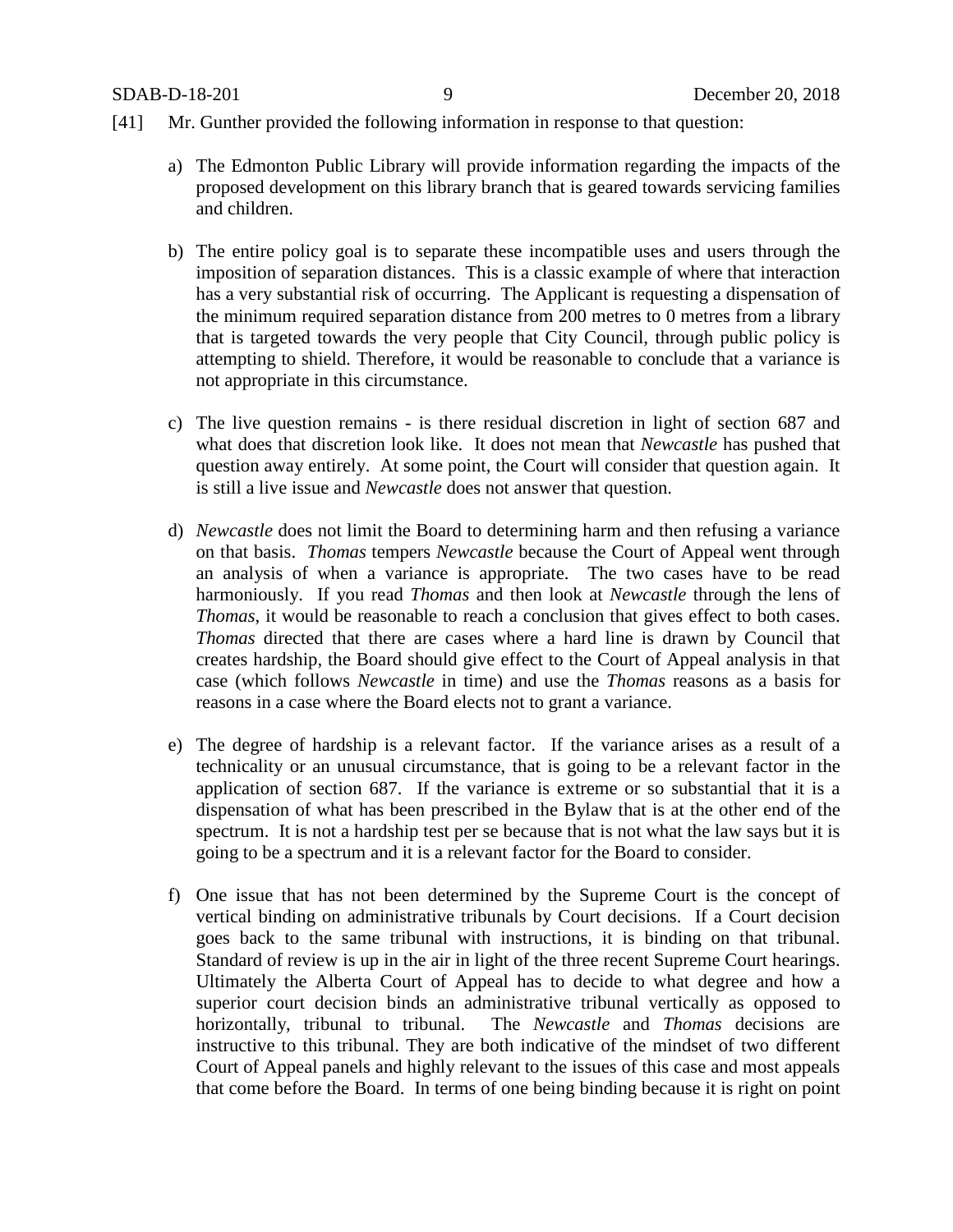where as the other is not, the situation for the Board is not necessarily the same as it would be to the Court of Appeal or the Court of Queen's Bench.

- g) A shift to reasonableness with respect to the Board has been noted. Ultimately the more factual the Board's decision making is and the more discretionary factors involved, the more likely that its decisions will be reviewed on a more deferential standard by the Court of Appeal. Taking that into account, the circumstances will be different and ultimately every case will involve an issue of mixed fact and law to some degree. The Board needs to explain its decision if it takes a position that is not directly on point with *Newcastle*. If the Board is to make a decision dealing with these issues it has to explain the decision by providing reasons to satisfy the Court of Appeal.
- h) Based on public feedback, most people do not think that Cannabis Retail Sales should be located in the suburbs. There is a concern about locating Cannabis Retail Sales near places where children and youth gather. If the proposed location is somewhere where children and youth gather, the way to acknowledge the policy outcome of City Council is to not grant a variance.
- i) Magnitude and impact go hand in hand. Allowing two stores side by side completely disregards and eliminates the policy objective that City Council has put in place in response to public feedback.
- j) If the reason for the decision is to prohibit sensitive uses from being in close proximity, and to prevent two users from interplay with each other, a setback of 199 metres still gives effect to the legislative aims.
- k) Site to site can be a blunt instrument and that goes back to *Thomas*. If it is a situation that does not make sense then that would be a case, in the absence of any other situation, when the variance could be granted.
- l) The Edmonton Public Library made submissions to City Council. Child Care as a Use is not one particular entity, it is a collection of small businesses or individuals that are operating in an unconnected fashion and are not an effective lobby group.
- m) There have been several cases where Child Care Services and Cannabis Retail Sales have been approved in close proximity to each other and the situation is currently being reviewed to determine if separation distances should be imposed.
- n) Mr. Welch clarified that there was debate at Council regarding the method that should be used to measure separation distances. The standard method used in the *Edmonton Zoning Bylaw* is property line to property line because it is consistent and has been found to be the fairest.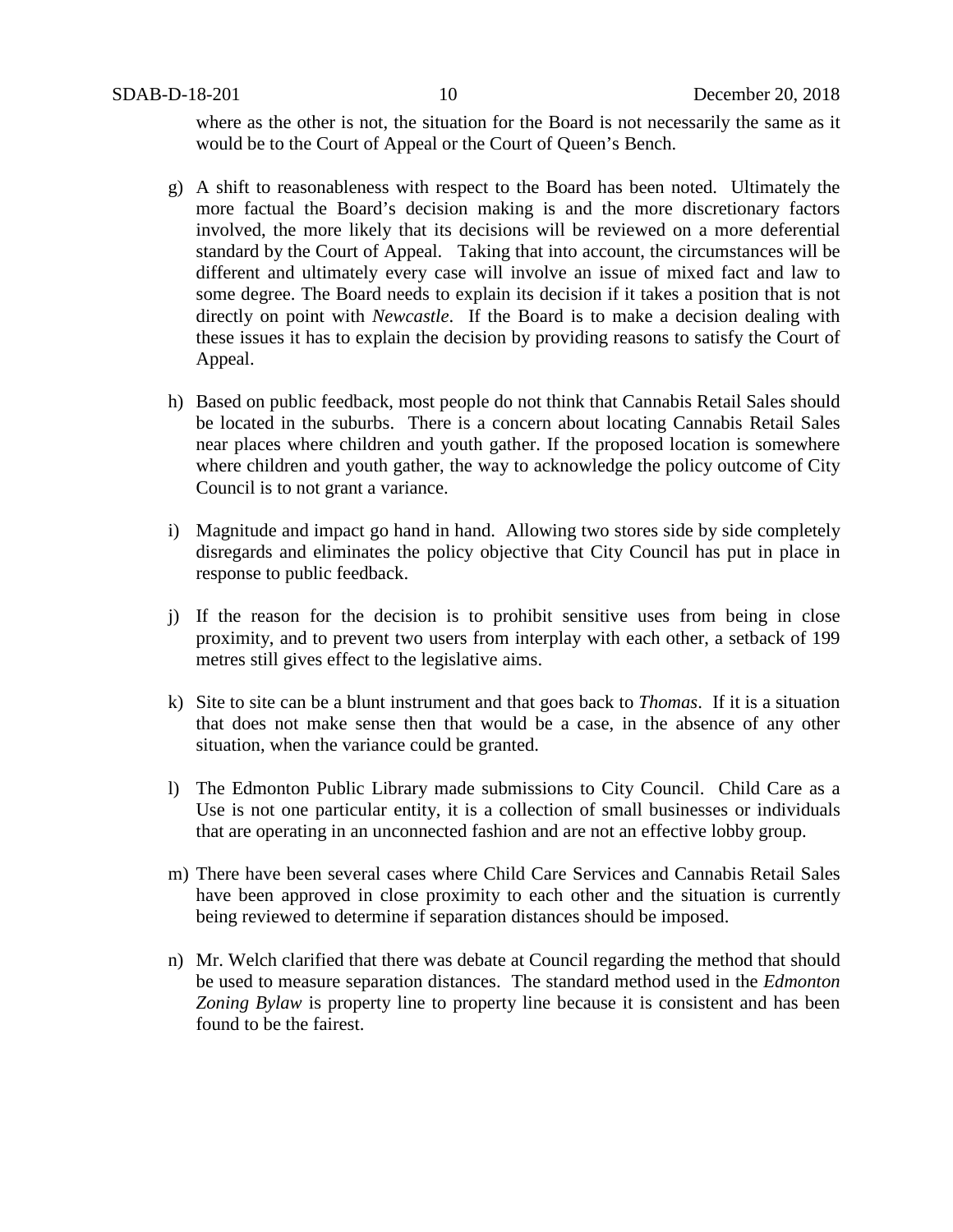- o) Public feedback was a relevant consideration for Council when determining the required separation distances and they were established in an attempt to reduce harm. The Public Engagement was before Council when the decision was made.
- p) Alberta Health Services provided medical information and public health experts spoke to the relevance of children being exposed to cannabis advertising and stores. Bringing these experts to each hearing to address the harm that exists by having youth exposed to a Cannabis Retail Sales use would be the ultimate goal of the City but it cannot reasonably be done. Therefore, City Council tried to reach a reasonable conclusion and imposed the setback requirements in an attempt to address the issues that were raised.
- q) The library is 275.83 metres away from the front door of the proposed Cannabis Retail Sales use.
- r) City Council has elected to calculate the separation distance by using the site to site measurement. This is a vehicular type site, a power centre with additional office buildings. People do travel across both sites, they are interconnected and the Board needs to consider the impacts of the proposed Cannabis Retail Sales on the library.
- *iii) Position of Affected Parties in opposition to the Appellant, Mr. J. Nielsen and Ms. Garvin, representing the Edmonton Public Library:*
- [42] The Edmonton Public Library does not support the proposed Cannabis Retail Sales use at 4303 – 167 Avenue because it does not comply with the minimum required separation distance from the public library.
- [43] The McConachie Library is very much a "real" library.
- [44] The mission of the Edmonton Public Library is to share with the city, the community, and customers. Stories, ideas and many different experiences are shared in a space that is always seeking to be expanded and improved.
- [45] The library strengthens neighbourhoods and communities by creating connections by going beyond traditional and physical boundaries to foster relationships and build dynamic, responsive library services.
- [46] Key Performance Indicators of activity at each location which include memberships, the number of visits, computer usage, and the number of and attendance at programs is tracked in order to demonstrate value to their stakeholders. There is concern that given the number of young families in this area, these numbers at the McConachie location will be reduced by such close proximity to a Cannabis Retail Sales use.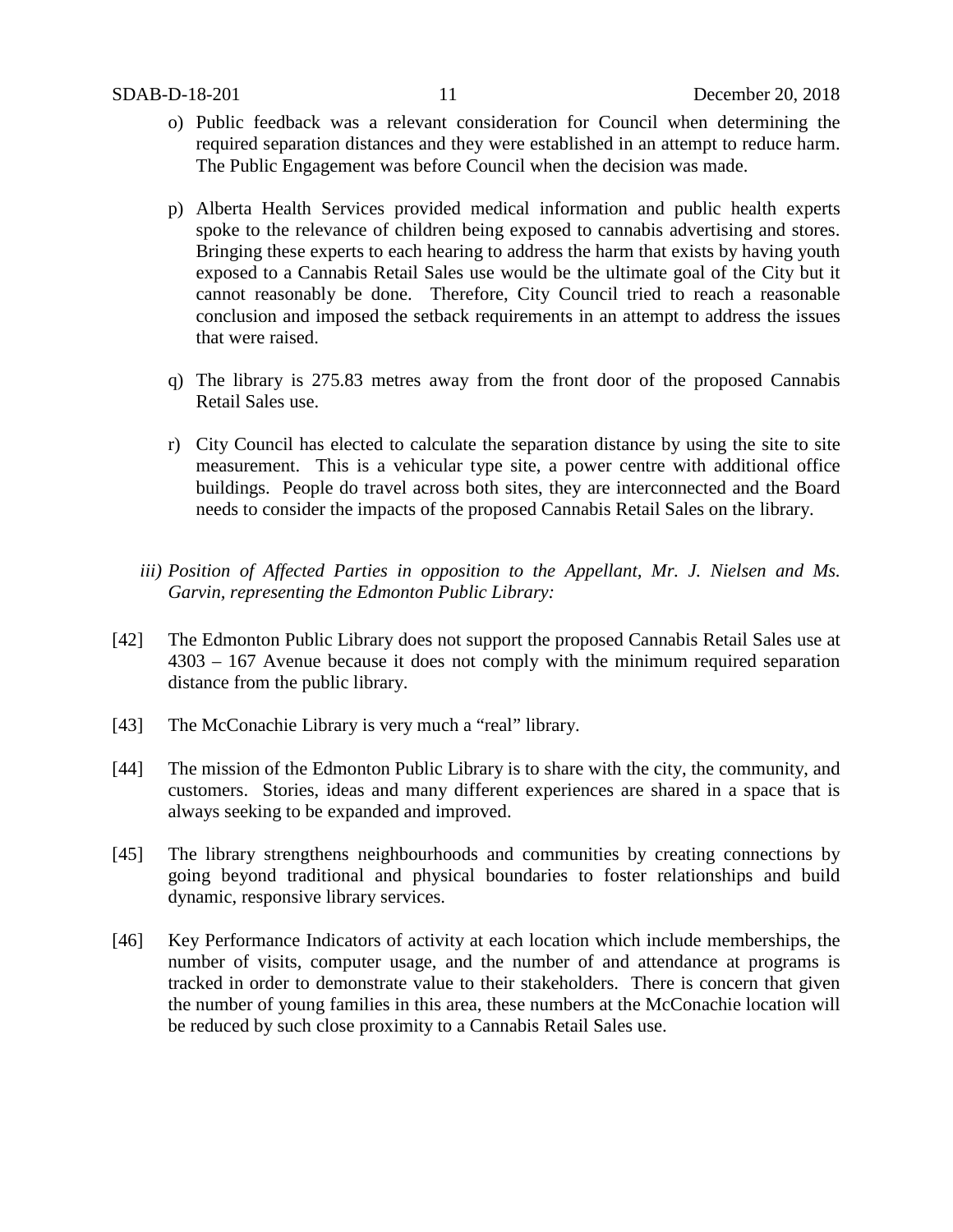- [47] Ms. Garvin clarified that the McConachie location is very much a real library that offers a diverse variety of materials and services. In addition to traditional books, recordings, and films, it offers an exciting and educational makerspace, public computers, video games and classes for the community.
- [48] The McConachie Library is open seven days a week and opens to the public 8 hours daily between Monday to Saturday and 4 hours on Sundays. The hours are similar to standard business hours with evening hours offered on Tuesdays and Thursdays to accommodate customers visiting after a typical work day.
- [49] Ms. Garvin reviewed the usage report on the McConachie Branch between January 1, 2018 and September 30, 2018, including total visits, usage in hours for public computers, the total number of classes and events, the total number of juvenile classes and events. A juvenile is defined as a customer between the ages of 0 and 18 years.
- [50] Based on information obtained from Environics Analytics, the percentage of households with children at home in McConachie indexes at 138, indicating this demographic is over represented relative to the benchmark, higher in this area than the average for the city. The top profile for McConachie is younger families with pre-school children, with the majority of the children, at the time of this report, being under the age of 15 years.
- [51] A photograph was referenced to illustrate that the proposed location of the cannabis retail store is visible if patrons of the library walk a few metres north when existing the front door of the library.
- [52] The area between the library and the proposed cannabis retail store is walkable and is surrounded by dense residential housing. The proposed development is accessible by travelling from one parking lot to the other without the need to exit to a major roadway. There are no large roadways separating the library from the proposed store. The parking lot is highly used by library patrons and does not have any dedicated parking stalls pushing the need for patrons to potentially park near the proposed cannabis retail store.
- [53] The Edmonton Public Library is on a long term lease with options to renew up to 15 years. Edmonton Public Library is committed to this location and as noted in the usage statistics it is a well-used branch.
- [54] Maps were referenced to illustrate that there are other leasing opportunities for the Applicant to develop in the area outside of the required 200 metre separation distance.
- [55] The Board should consider the original intent of City Council and the implications of interpreting and formulating the Board's own policy on locating cannabis retail stores.
- [56] The difference between Liquor Stores and cannabis retail stores is that it is illegal to consume alcohol in public while cannabis can be consumed within 10 metres of the Library. This supports the rationale for the setback from libraries with a goal of discouraging an environment of purchasing and consuming cannabis in the same area.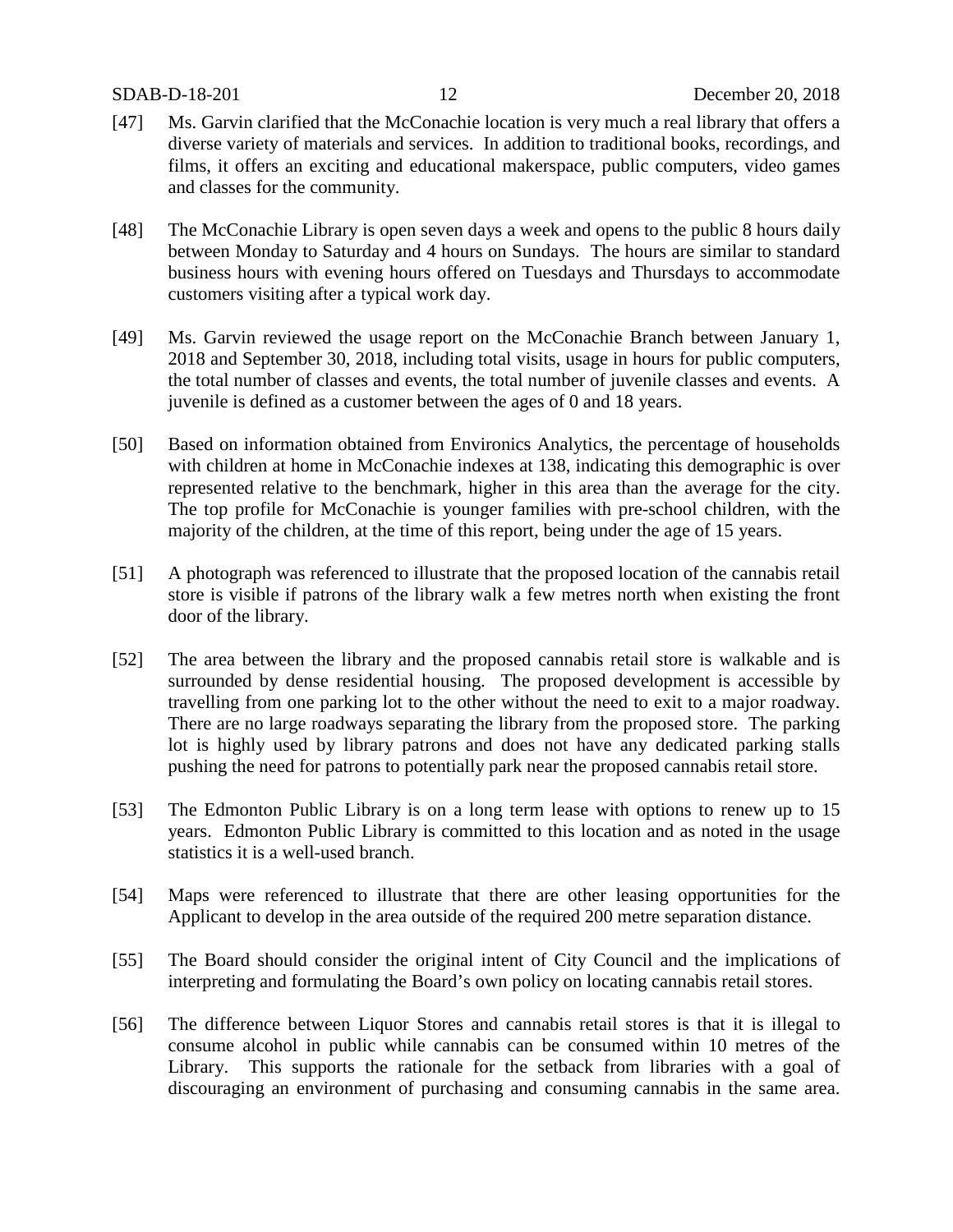There is a concern that someone can purchase cannabis at the proposed cannabis store and then smoke it in the parking lot in close proximity to the library where children gather.

- [57] An aerial photograph was referenced to illustrate the dense population of residential homes surrounding the complex where the Library is situated.
- [58] Mr. Nielsen and Ms. Garvin provided the following information in response to questions from the Board:
	- a) The parking lot is used by library patrons. Juveniles do come to the library on their own during lunch breaks or after school. A number could be provided based on program attendance. However, information could not be provided regarding the number of children who are driven to the library by their parents.
	- b) The main concern is that cannabis could be consumed within 10 metres of the entrance to the library which is much different than a liquor store because of the consumption component. They are also concerned about individuals smoking tobacco close to the front door of the library. Intoxicated individuals have entered the library on occasion. There is no security on site but there is a mobile security service that will attend if there is a problem.
	- c) In most instances, a school is buffered by a large school yard which mitigates the impacts of a variance to the minimum separation distance. However the proposed cannabis retail store is not separated from the library by a major roadway or any type of greenspace.
	- *iv) Rebuttal of the Appellant*
- [59] Based on the information provided by the Edmonton Public Library, it was his opinion that they are not complying with the development permit that was issued for this location.
- [60] The site is vehicle oriented and is not walkable based on the evidence provided at the front door of very building on this site faces the parking lot. A pedestrian oriented development usually provides pedestrian connections which do not exist on this site.
- [61] The Board should not try to interpret the intentions of City Council, pursuant to Laux.
- [62] The Development Officer calculated the separation distance from site to site to ensure consistency.
- [63] The subject site is located more than a ¼ of a kilometre away from the library. At some point in the future, the developer of the library site could subdivide the site and the separation distance would no longer be an issue.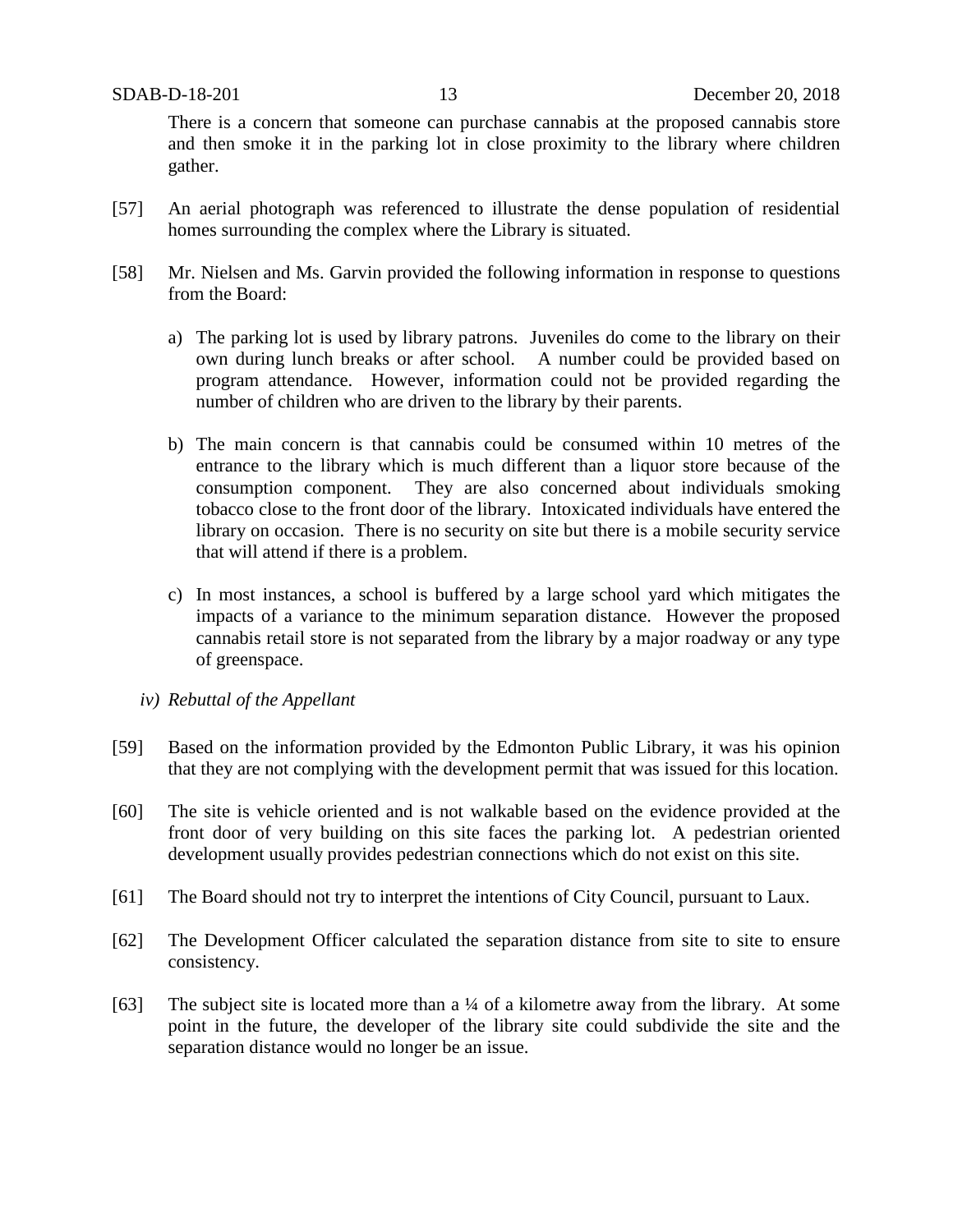- [64] It was his opinion that the library has not demonstrated how they will be negatively impacted by granting the required variance.
- [65] A sign could be installed by the library to address problems with people smoking to close to the entrance.
- [66] In Kelowna, every Cannabis Retail Sales use is subject to a rezoning application that brings the development to a public hearing and takes the onus off the Board to consider social policy.
- [67] In this case, using a site to site measurement is a blunt instrument and it was his opinion, given the distance between the two sites, it is within the purview of the Board to consider granting the required variance.
- [68] The library indicated that most of its patrons arrive by vehicle and if this is the case those patrons will not walk over 275 metres to reach the proposed Cannabis Retail Sales use.

### **Decision**

- [69] The appeal is **ALLOWED** and the decision of the Development Authority is **REVOKED**. The development is **GRANTED** as applied for to the Development Authority, subject to the following **CONDITIONS**:
	- 1. The development must commence within nine (9) months of the date when AGLC removes its temporary suspension for accepting and issuing applications for Cannabis Retail licensing.
	- 2. There shall be no parking, loading, storage, trash collection, outdoor service or display area permitted within the required 4.5 metres setback. (Reference Section  $340.4(3)$  &  $(5)$ ).
	- 3. All required parking and loading facilities shall only be used for the purpose of accommodating the vehicles of clients, customers, employees, members, residents or visitors in connection with the building or Use for which the parking and loading facilities are provided, and the parking and loading facilities shall not be used for driveways, access or egress, commercial repair work, display, sale or storage of goods of any kind. (Reference Section 54.1.1.c).

### ADVISEMENTS:

- 1. This Development Permit is NOT a Business Licence. A separate application must be made for a Business Licence. Please contact the 311 Call Centre (780-442-5311) for further information.
- 2. Signs require separate Development Applications.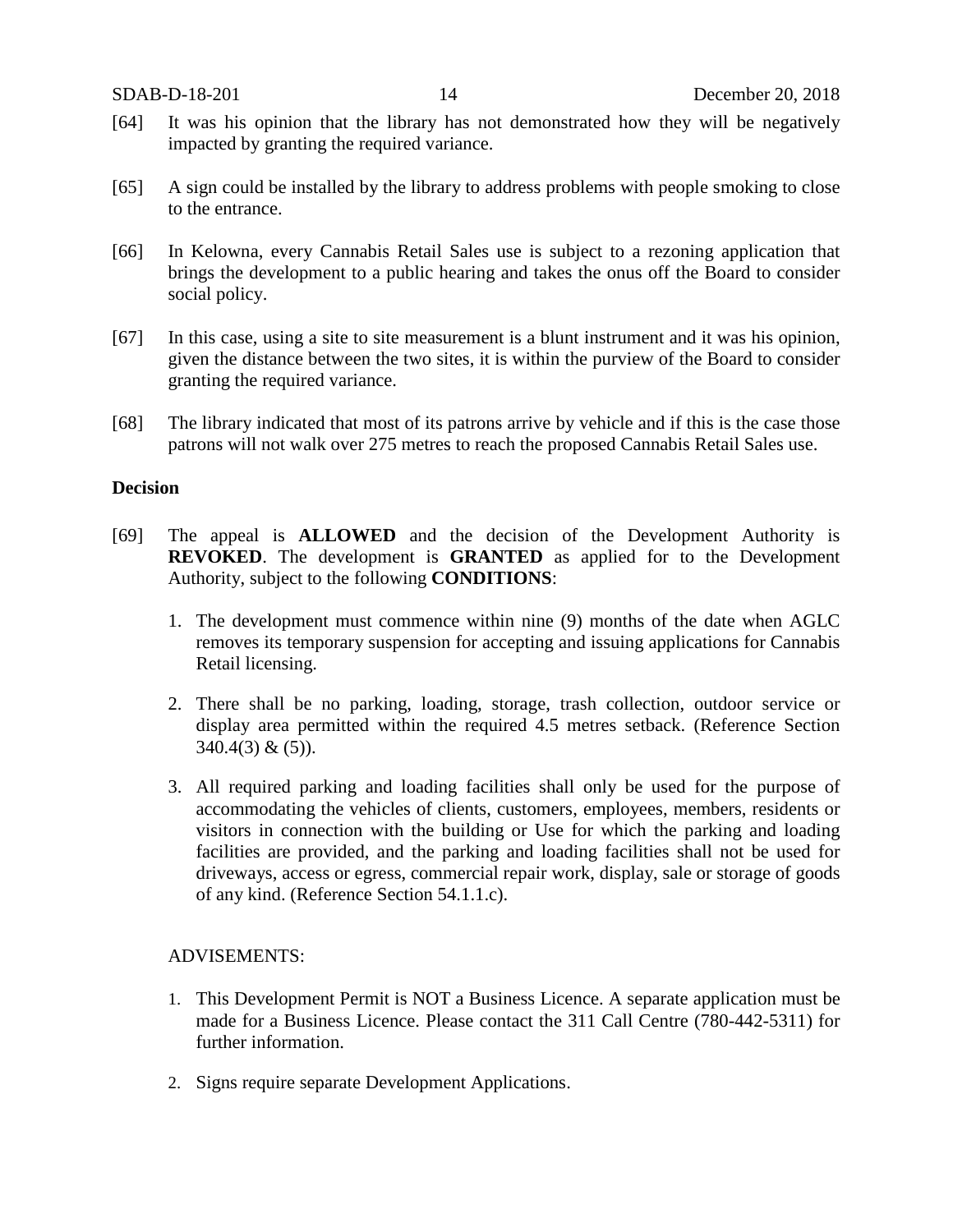- [70] In granting the development, the following variance to the *Edmonton Zoning Bylaw* is allowed:
	- 1. The minimum required 200 metres separation distance between the Cannabis Retail Sales Site and any Site containing a public library, pursuant to section 70(2) is waived.

### **Reasons for Decision**

- [71] The proposed development is to change the Use from a General Retail Stores Use to Cannabis Retail Sales. The subject Site is located in the (CB2) General Business Zone. Pursuant to section 340.2(6) of the *Edmonton Zoning Bylaw*, Cannabis Retail Sales is a Permitted Use in this zone.
- [72] The Board is mindful of section 687(3)(a.4) of the *Municipal Government Act*. This section directs that in making this decision, the Board must comply with applicable requirements of the regulations under the *Gaming, Liquor and Cannabis Act*, respecting the location of premises described in a cannabis licence and distances between those premises and other premises. Based on the submissions of the parties, the Board finds that requirements of those regulations have been satisfied and this Board has met its obligation under section 687(3)(a.4) of the *Act*.
- [73] The issue before the Board is whether a variance of 200 metres could be granted in respect of the regulations in section 70(2) of the *Edmonton Zoning Bylaw*.
- [74] Section 70(2) requires a 200 metre separation distance between the Site of a Cannabis Retail Sales and any Site being used as a public library. Despite submissions to the contrary, provided by the Appellant, the Board finds that this branch of the Edmonton Public Library is in fact a public library. Section 70.2(b) states:

the term "public library" is limited to the collection of literary, artistic, musical and similar reference materials in the form of books, manuscripts, recordings and films for public use, and does not include private libraries, museums or art galleries.

- [75] The Board has waived the minimum required 200 metre separation distance for the following reasons:
	- a) The proposed Cannabis Retail Sales Use is, in fact, located 275.83 metres away from the site of the Public Library. Both the library and the proposed Cannabis Retail Sales Use are located on very large lots. As a result, despite the fact that there is a significant physical separation between the proposed Cannabis Retail Sales Use and the Library, the application of the site to site nature of the development regulation creates a hardship situation for anyone trying to develop a Cannabis Retail Sales Use within this large Power Centre development.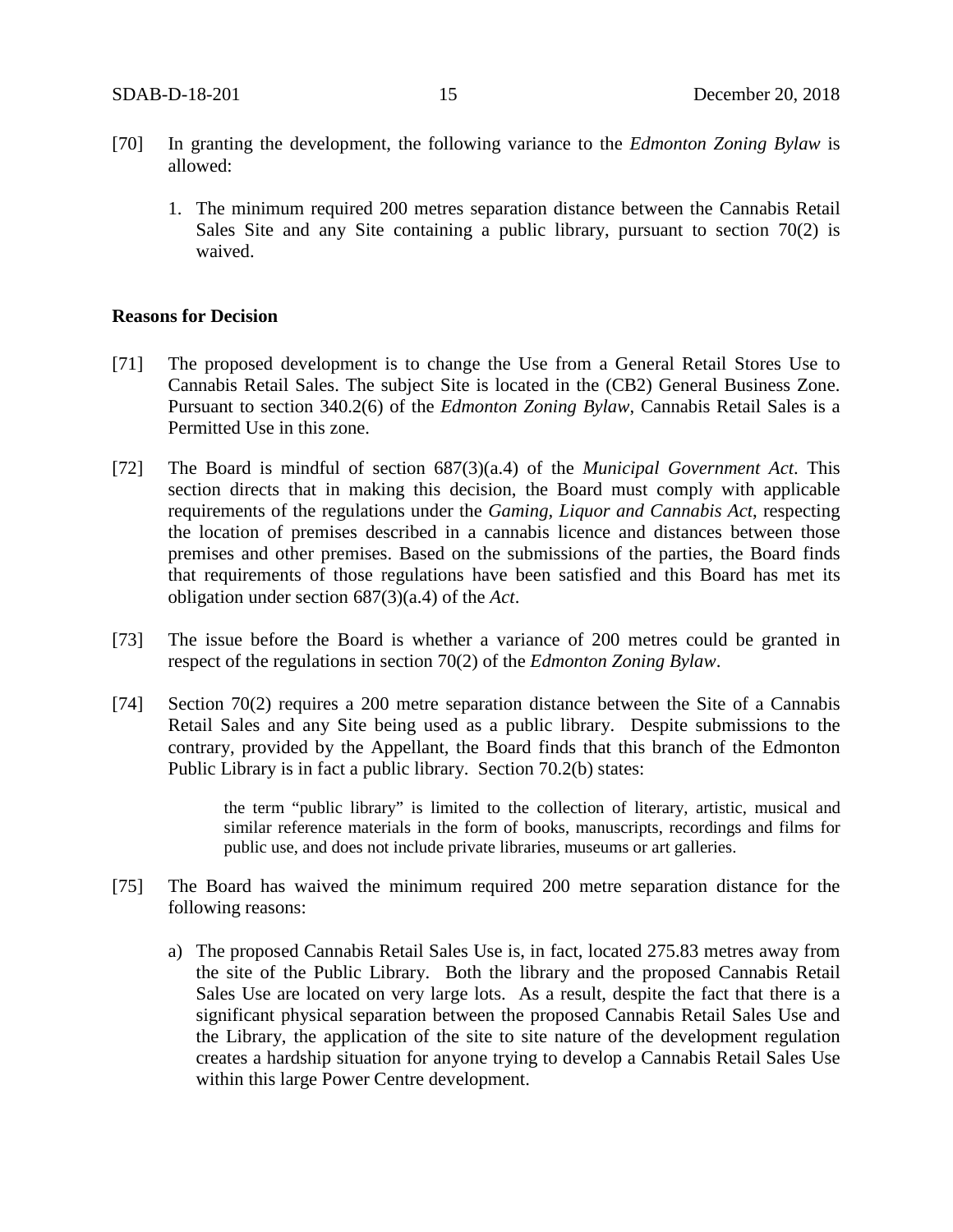- b) Based on an analysis of the site, the Development Officer conceded that it is vehicular oriented. All store fronts face towards a parking lot located in the centre of the site. There is no pedestrian access provided between the proposed Cannabis Retail Sales Use and the library. In fact, there is only one access provided between the two sites, a vehicle only drive aisle that connects the two parking lots at the northern property line. Therefore, it is highly unlikely that there will be any pedestrian traffic between the proposed Cannabis Retail Sales Use and the library which is located more than 275 metres away.
- c) Based on a review of the photographic evidence provided by the Appellant, the proposed Cannabis Retail Sales Use is not visible from the front entrance to the library because the sight lines are blocked by a building located between the two locations.
- d) The submissions from the Edmonton Public Library revealed that their primary concern is that customers of the proposed Cannabis Retail Sales use, who most likely will arrive by vehicle, would purchase cannabis and then walk over 275 metres through drive aisles, over curbs, around buildings and other physical barriers to within 10 metres of the entrance to the Edmonton Public Library to consume cannabis. The Board finds that this scenario is very unlikely.
- [76] Based on all of the above, the Board finds, based on a preponderance of evidence, that the proposed development with the required variance, will not unduly interfere with the amenities of the neighbourhood or materially interfere with or affect the use, enjoyment or value of neighbouring parcels of land.

Mr. I. Wachowicz, Chair Subdivision and Development Appeal Board

Board Members in Attendance: Ms. K. Cherniawsky, Ms. L. Gibson, Mr. R. Hachigian, Ms. G. Harris